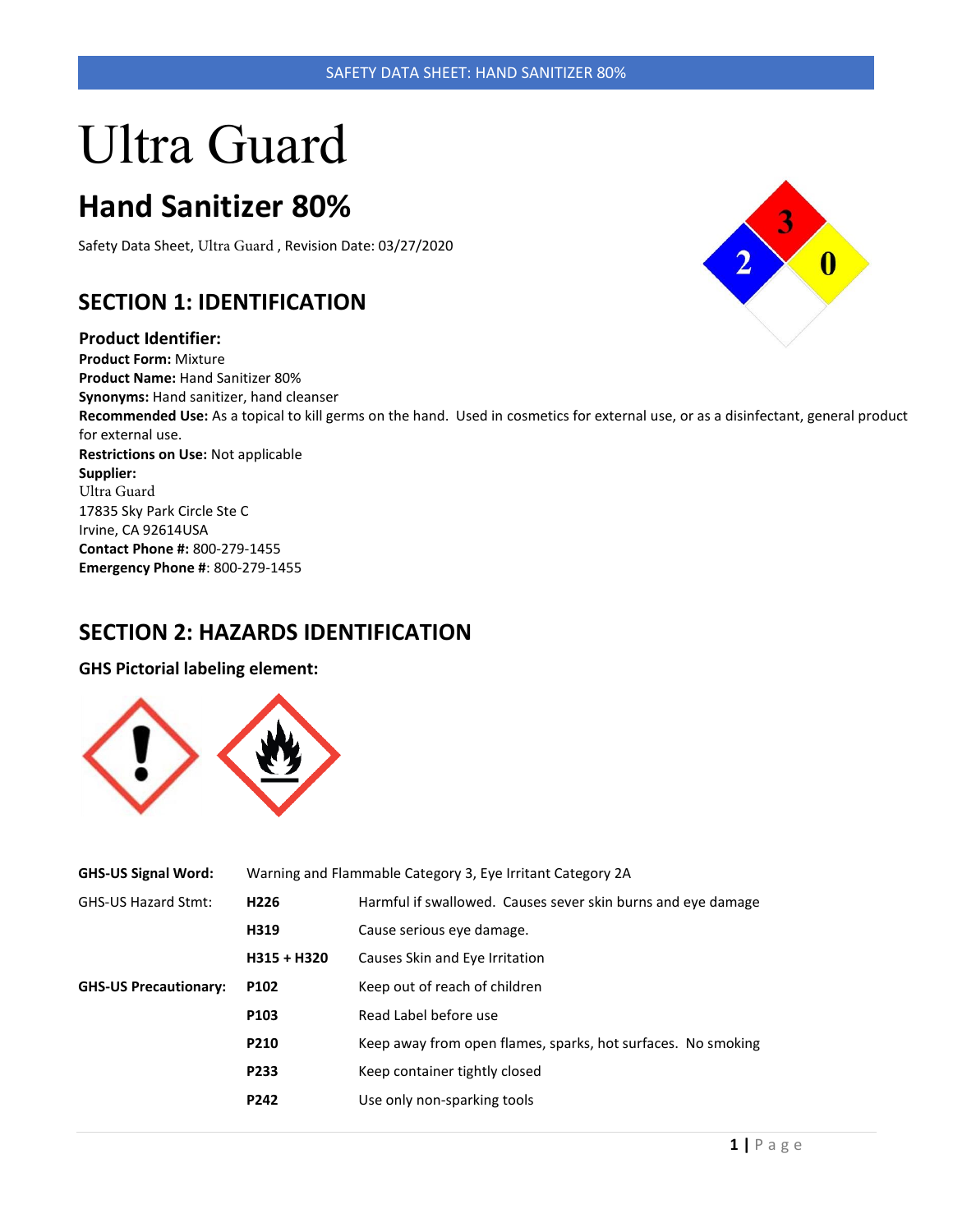| P243             | Take precautionary measures against static discharge                                                                                               |
|------------------|----------------------------------------------------------------------------------------------------------------------------------------------------|
| P <sub>260</sub> | Do not breathe vapors.                                                                                                                             |
| P <sub>264</sub> | Wash hands, forearms, and exposed areas thoroughly after handling                                                                                  |
| <b>P273</b>      | Avoid release to the environment                                                                                                                   |
| <b>P280</b>      | Wear protective clothing, protective gloves, face protection, and eye protection                                                                   |
| <b>P330</b>      | If swallowed, rinse mouth with water                                                                                                               |
| P331             | Do not induce vomiting                                                                                                                             |
|                  | P303+P361+P353IF ON SKIN OR HAIR: take off immediately all contaminated clothing. Rinse skin<br>with water.                                        |
|                  | P305+P351+P338 If in eyes, rinse cautiously with water for several minutes. Remove contact<br>lenses, if present and easy to do, continue rinsing. |
| P370+P378        | In case of fire, use alcohol resistant foam, carbon dioxide (CO2), dry extinguishing<br>powder, water to extinguish                                |
| P403+P235        | Store in a well-ventilated place and keep cool                                                                                                     |
| P337+P313        | If eye irritation persists, get medical attention                                                                                                  |
| <b>P501</b>      | Dispose of contents accordingly to state, local, state, and federal guideline                                                                      |
|                  |                                                                                                                                                    |

**This is not a comprehensive list.** 

## **SECTION 3: COMPOSITION & INFORMATION ON INGREDIENTS**

| <b>Chemical Name:</b> | Mixture |
|-----------------------|---------|
|                       |         |

**Common Name:** Mixture

| <b>Name</b>         | CAS#          | EC#       | % Volume |
|---------------------|---------------|-----------|----------|
| Deionized Water     | 7732-15-5     | 231-791-2 | 18-20%   |
| Ethanol             | 64-17-5       | 200-578-6 | 78-80%   |
| Glycerol            | $56 - 81 - 5$ | 200-289-5 | 2%       |
| Hydrogen Peroxide   | 7722-84-1     | 231-765-0 | $<$ 1%   |
| Denatonium Benzoate | 3734-33-6     | 223-095-2 | < 0.1%   |
| Tert-Butyl Alcohol  | $75-65-0$     | 200-889-7 | < 0.1%   |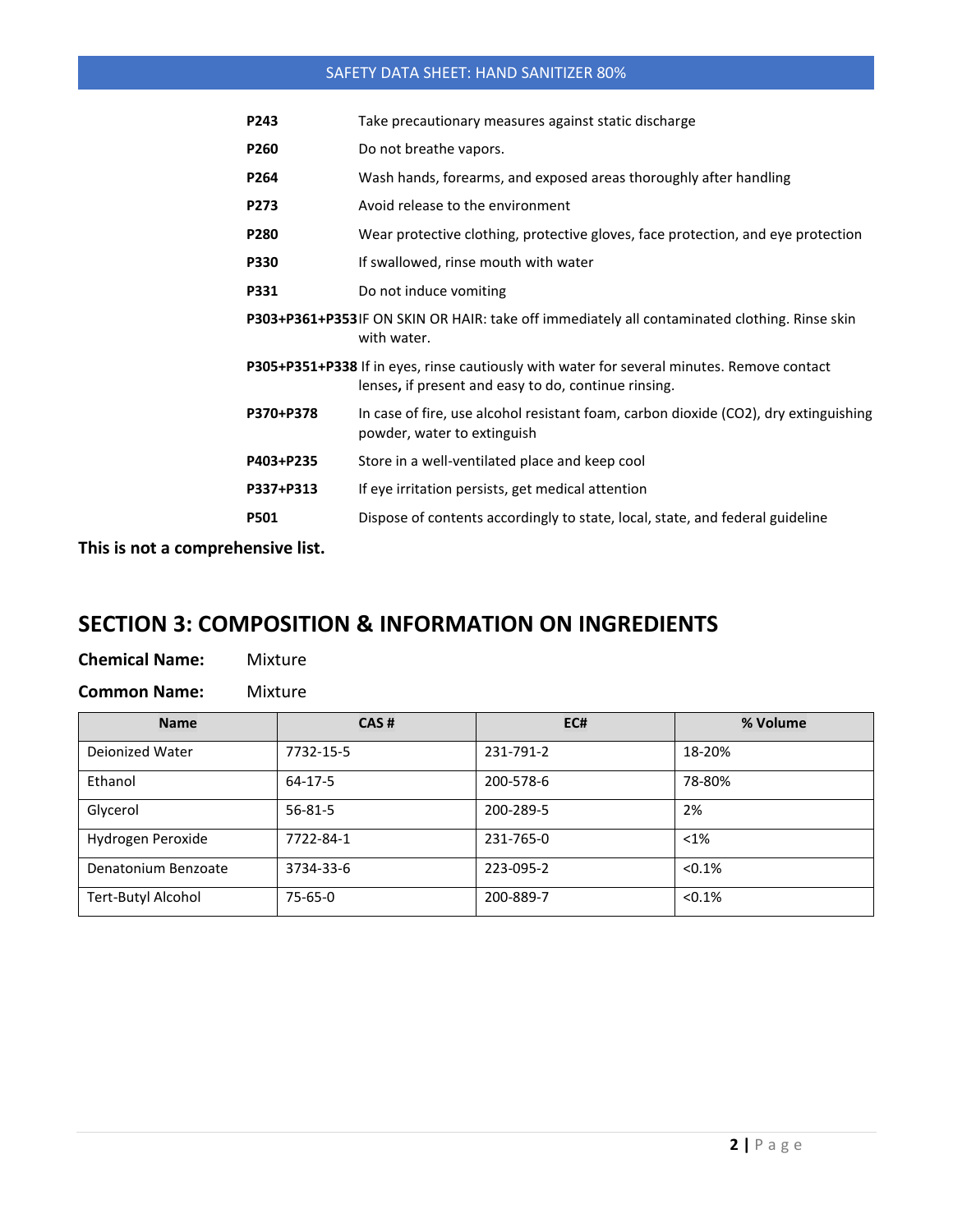## **SECTION 4: FIRST AID MEASURES**

#### **DESCRIPTION OF FIRST AID MEASURES**

| <b>GENERAL:</b>      | Never give anything by mouth to an unconscious person<br>٠<br>If you feel unwell, seek medical advice<br>٠                                                                                                                                                                                                                                                                                          |
|----------------------|-----------------------------------------------------------------------------------------------------------------------------------------------------------------------------------------------------------------------------------------------------------------------------------------------------------------------------------------------------------------------------------------------------|
| <b>INHALATION:</b>   | Remove person to fresh air<br>$\bullet$<br>Artificial respiration should be given if breathing has stopped and cardiopulmonary<br>$\bullet$<br>resuscitation if heart has stopped<br>Administer oxygen if necessary<br>$\bullet$<br>Seek medical attention immediately<br>$\bullet$                                                                                                                 |
| <b>SKIN CONTACT:</b> | Flush contaminated area with water for at least 20 minutes<br>$\bullet$<br>Rinse immediately with water<br>$\bullet$<br>Remove contaminated clothing<br>$\bullet$<br>Seek medical attention from poison control immediately<br>٠<br>Completely decontaminate clothing before reusing<br>٠                                                                                                           |
| <b>EYE CONTACT:</b>  | Immediately wash eyes with water for 20 minutes holding eyelids open<br>$\bullet$<br>Remove contact lenses, If present and easy to do so, continue rinsing<br>$\bullet$<br>Seek medical attention immediately<br>$\bullet$                                                                                                                                                                          |
| <b>INGESTION:</b>    | Never give anything by mouth is victim is unconscious<br>$\bullet$<br>Rinse mouth out with water<br>$\bullet$<br>Do not induce vomiting<br>٠<br>If vomiting occurs naturally, have victim lean forward to reduce risk of aspiration<br>$\bullet$<br>Drink at least 8floz of water to help dilute material in stomach<br>٠<br>Avoid excess ingestion of fluids<br>Seek medical attention immediately |

#### **DESCRIPTIONS OF SYMPTONS AND EFFECT BOTH ACUTE AND DELAYED**

| <b>GENERAL:</b>      | Eye Irritation<br>Burning pain and severe corrosive to skin damage<br>Provide general supportive measures and treat symptomatically<br>٠ |
|----------------------|------------------------------------------------------------------------------------------------------------------------------------------|
| <b>INHALATION:</b>   | May cause respiratory irritation                                                                                                         |
| <b>SKIN CONTACT:</b> | Prolonged skin contact may cause dermatitis and defatting                                                                                |
| <b>EYE CONTACT:</b>  | Serious eye damage, may cause redness, swelling, itching, burning, tearing, and blur                                                     |
| INGESTION:           | May be harmful if ingested                                                                                                               |

**Always seek medical attention if you feel unwell wherever possible.**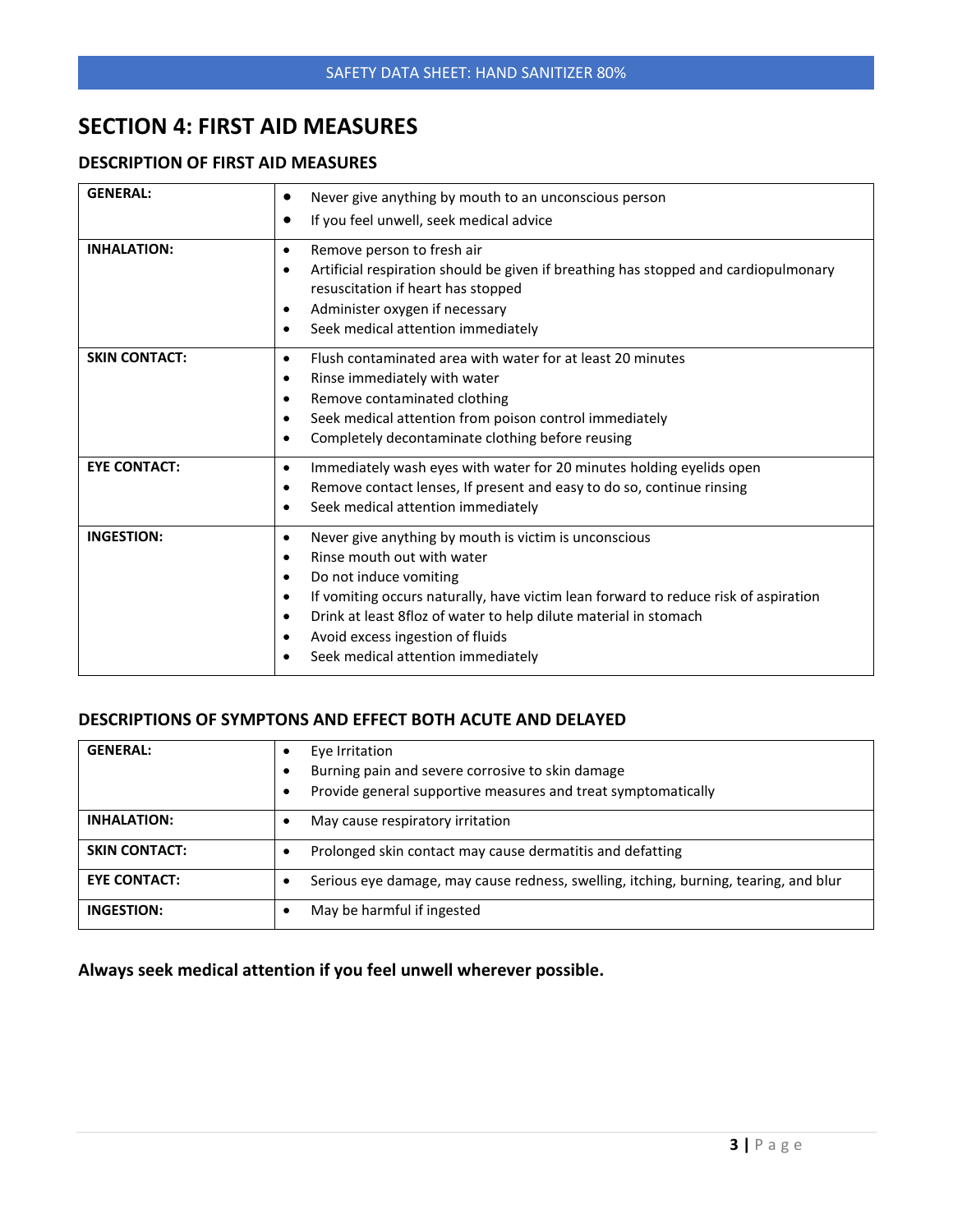## **SECTION 5: FIRE-FIGHTING MEASURES**

| <b>EXTINGUISHING MEDIA</b>                        | Use alcohol resistant foam<br>$\bullet$<br>Carbon dioxide<br>$\bullet$<br>Dry chemical media<br>$\bullet$<br>Fog<br>$\bullet$<br>Do Not Use heavy water stream<br>$\bullet$                                                                                                                                                                                                                    |
|---------------------------------------------------|------------------------------------------------------------------------------------------------------------------------------------------------------------------------------------------------------------------------------------------------------------------------------------------------------------------------------------------------------------------------------------------------|
| UNUSUAL FIRE AND<br><b>EXPLOSION HAZARD</b>       | During fire, gases may be hazardous to health<br>$\bullet$<br>Do Not Use heavy water stream<br>$\bullet$<br>Vapors may cause explosive mixture with air<br>٠                                                                                                                                                                                                                                   |
| <b>SPECIAL FIRE-FIGHTING</b><br><b>PROCEDURES</b> | Use caution with fighting any chemical fire<br>$\bullet$<br>Isolate immediate hazard area and keep unauthorized personnel out of area<br>٠<br>Move containers away from fire, if possible<br>٠<br>Use water spray to cool fire exposed container and structures<br>$\bullet$<br>Use water spray to disperse vapors<br>٠<br>Use self-contained breathing apparatus and protective clothing<br>٠ |

## **SECTION 6: ACCIDENTAL RELEASE MEASURES**

| <b>GENERAL:</b>                            | Use special care to avoid static charges<br>$\bullet$<br>Remove all sparking agents and heat sources<br>$\bullet$<br>Use protective equipment<br>٠<br>No smoking near product<br>$\bullet$<br>Avoid all eye and skin contact<br>$\bullet$<br>Do not breathe open mist or vapor<br>$\bullet$                                                                                                                                                                                                                                                                  |
|--------------------------------------------|--------------------------------------------------------------------------------------------------------------------------------------------------------------------------------------------------------------------------------------------------------------------------------------------------------------------------------------------------------------------------------------------------------------------------------------------------------------------------------------------------------------------------------------------------------------|
| SPILL:                                     | Contain spilled material<br>$\bullet$<br>Provide adequate ventilation<br>$\bullet$<br>Provide adequate protective equipment and clothing for first responders<br>٠<br>Spill should be collected in suitable container or absorbed on a suitable absorbent<br>$\bullet$<br>material for subsequent disposal<br>Any such container use of absorbent material used should be disposed or properly in a<br>$\bullet$<br>sealed container<br>Prevent spills from entering sewer system<br>$\bullet$<br>Only use non-sparking materials and equipment<br>$\bullet$ |
| <b>EMERGENCY RESPONSE:</b>                 | Use appropriate PPE<br>$\bullet$<br>Evacuate unnecessary personnel<br>$\bullet$<br>Recognize the presence of dangerous goods<br>$\bullet$<br>Secure the area<br>$\bullet$<br>Call for trained personnel able to handle dangerous goods<br>$\bullet$                                                                                                                                                                                                                                                                                                          |
| <b>ENVIRONMENTAL</b><br><b>PRECAUTION:</b> | Prevent entry into sewer systems and public water ways<br>$\bullet$<br>Notify authorities if material enters sewer systems<br>$\bullet$                                                                                                                                                                                                                                                                                                                                                                                                                      |
| <b>WASTE DISPOSAL:</b>                     | Waste material should be disposed of in an approved incinerator or in designated land<br>$\bullet$<br>fill site, in compliance with local, state and federal laws<br>Suppress gases/vapors/mists with water spray jets<br>$\bullet$                                                                                                                                                                                                                                                                                                                          |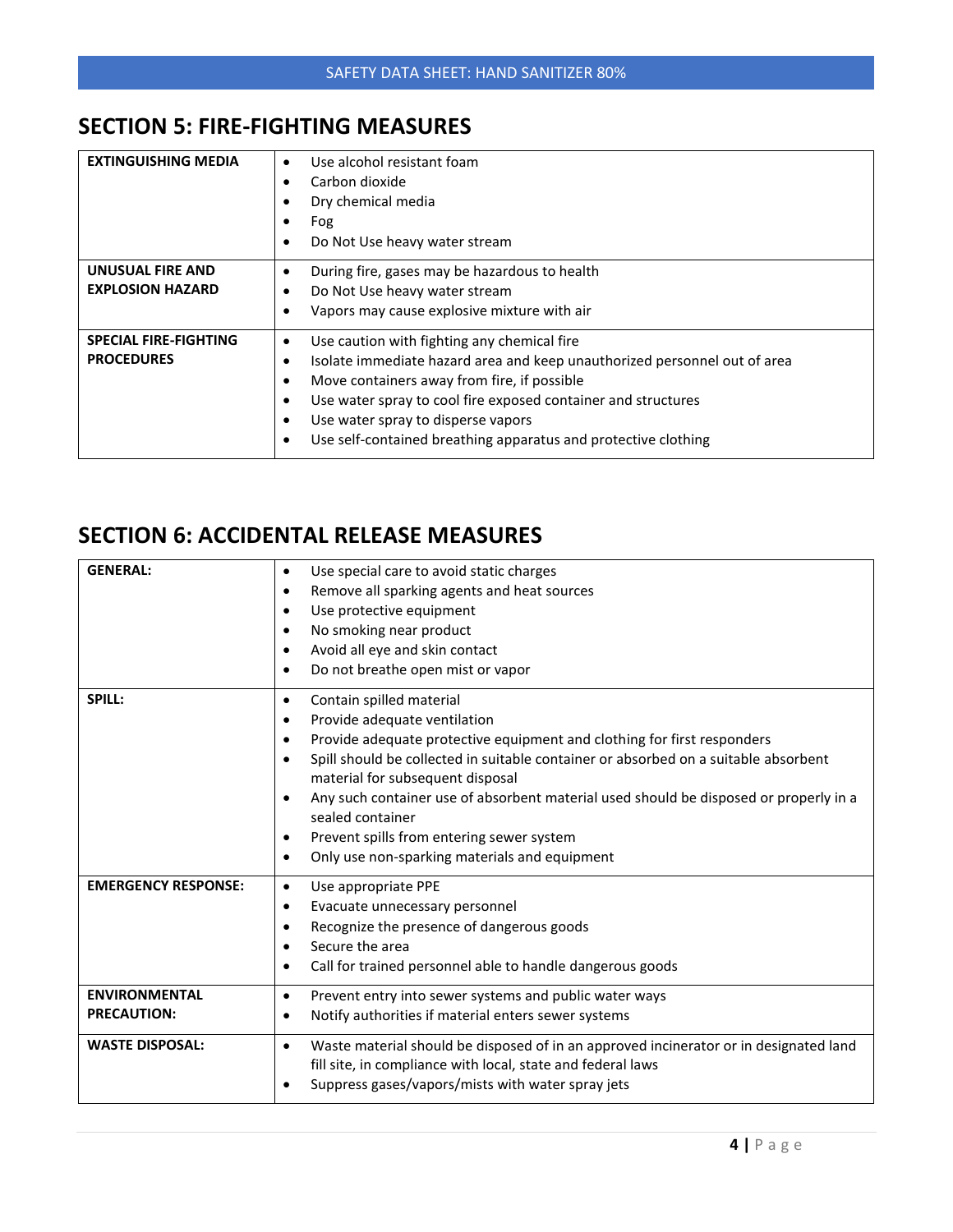## **SECTION 7: HANDLING AND STORAGE**

| <b>PRECAUTIONS FOR SAFE</b><br><b>HANDLING:</b> | Handle empty containers with care because to any residual vapors or residue<br>٠<br>Handle in accordance of good industrial chemical hygiene<br>$\bullet$<br>Wash hands and other exposed areas with mild soap and water after handling product<br>$\bullet$<br>Keep away from open flames and sparks or heat sources<br>$\bullet$                                                                                                                                                                |
|-------------------------------------------------|---------------------------------------------------------------------------------------------------------------------------------------------------------------------------------------------------------------------------------------------------------------------------------------------------------------------------------------------------------------------------------------------------------------------------------------------------------------------------------------------------|
|                                                 | Always keep storage containers closed and sealed when not in use<br>$\bullet$<br>Use in area with adequate ventilation<br>$\bullet$<br>$\bullet$                                                                                                                                                                                                                                                                                                                                                  |
|                                                 | Always use protective gear with handling<br>Do not openly breathe vapors from product<br>$\bullet$<br>Avoid contact with skin and eyes<br>$\bullet$<br>Wash exposed areas thoroughly<br>$\bullet$<br>Proper grounding procedures are required to avoid static electricity<br>$\bullet$<br>Store in cool dry place, temperatures below 100°F<br>$\bullet$<br>Incompatible with strong oxidizers, acids, bases, salts, acid chlorides, alkali metals,<br>$\bullet$<br>metal hydrides, and hydrazine |
| <b>MATERIALS TO AVOID:</b>                      | Oxidizing agents<br>$\bullet$<br>Organic peroxides<br>$\bullet$<br>Flammable solids<br>$\bullet$<br>Pyrophoric liquids<br>$\bullet$<br>Pyrophoric solids<br>$\bullet$<br>Self-heating substances and mixtures<br>$\bullet$<br>Explosives<br>Gases                                                                                                                                                                                                                                                 |
| <b>GENERAL:</b>                                 | See 27 CFR 20.112 for more detailed information                                                                                                                                                                                                                                                                                                                                                                                                                                                   |

## **SECTION 8: EXPOSURE CONTROLS & PERSONAL PROTECTION**

| <b>RESPIRATORY EQUIPMENT:</b> | General and local exhaust ventilation is recommended to maintain vapor exposures<br>below recommended limits<br>Where concentrations are above recommended limits or are unknown, appropriate<br>٠<br>respiratory protection should be worn<br>Follow OSHA respirator regulations (29 CFR 1910.134)<br>$\bullet$<br>Use positive pressure air supplied respirator if there is any potential for uncontrolled<br>$\bullet$<br>release, exposure level is unknown, or any other circumstance where air purifying<br>respirators may not provide adequate protection<br>Up to 1000ppm, an approved vapor cartridge respirator can be used<br>$\bullet$<br>For concentrations above 1000ppm, an air supply respirator is recommended<br>$\bullet$<br>Should consult a respirator guide<br>٠ |
|-------------------------------|-----------------------------------------------------------------------------------------------------------------------------------------------------------------------------------------------------------------------------------------------------------------------------------------------------------------------------------------------------------------------------------------------------------------------------------------------------------------------------------------------------------------------------------------------------------------------------------------------------------------------------------------------------------------------------------------------------------------------------------------------------------------------------------------|
| <b>VENTILIATION:</b>          | Area should be well ventilated<br>$\bullet$<br>Ventilation system should be non-sparking, grounded and separate from exhaust<br>$\bullet$<br>systems<br>Local ventilation is recommended when handling<br>$\bullet$<br>Gas detectors should be used when flammable gases/vapors may be released<br>٠                                                                                                                                                                                                                                                                                                                                                                                                                                                                                    |
| <b>EYE PROTECTION:</b>        | Chemical resistant mono-goggles when handling<br>٠                                                                                                                                                                                                                                                                                                                                                                                                                                                                                                                                                                                                                                                                                                                                      |
| <b>PROTECTIVE GLOVES:</b>     | Neoprene, butyl or natural rubber form glove material<br>٠<br>Impervious gloves, flame retardant                                                                                                                                                                                                                                                                                                                                                                                                                                                                                                                                                                                                                                                                                        |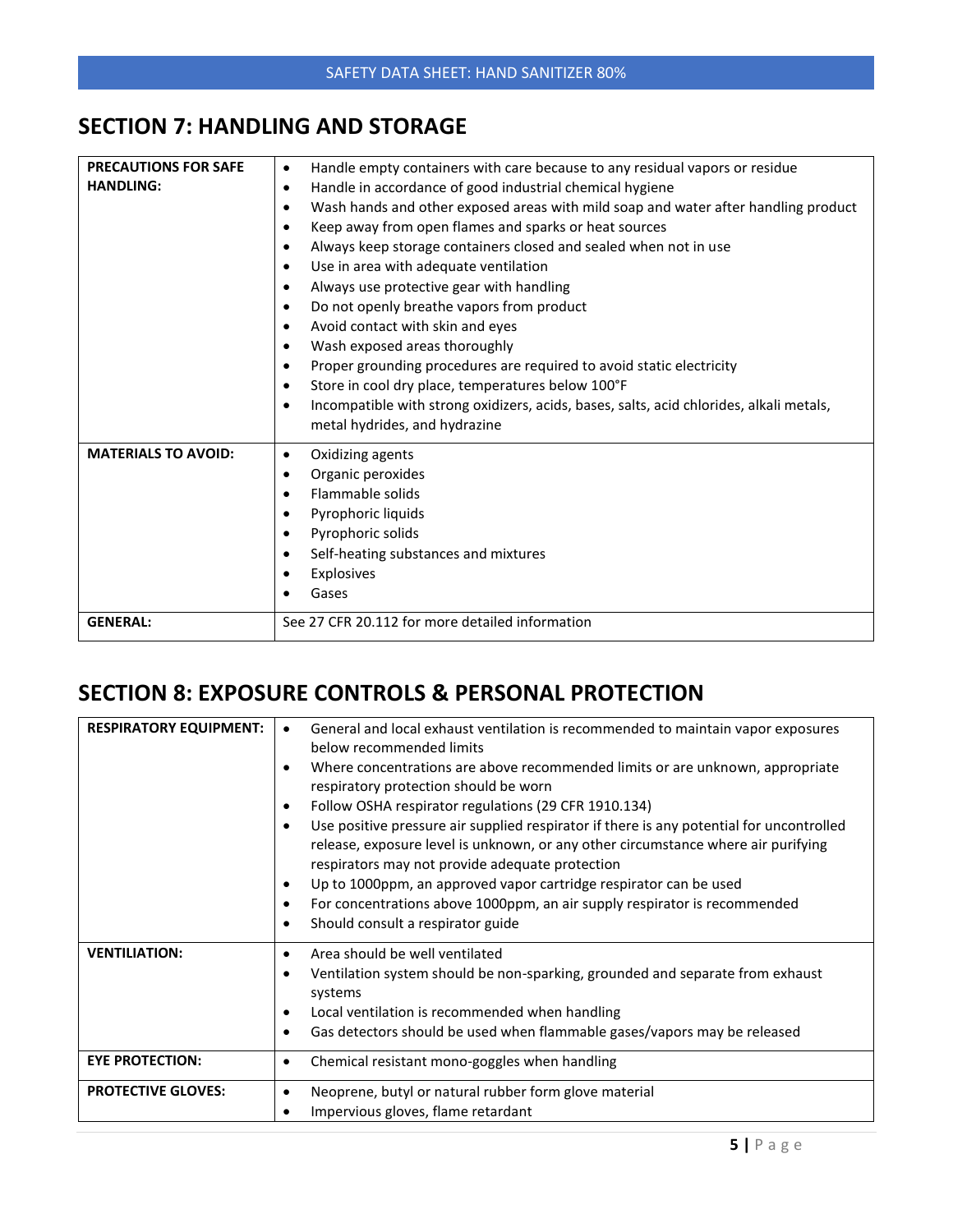|                          | Chemical resistance gloves<br>٠<br>Change gloves often<br>For special applications, we recommend clarifying the resistance to chemical of the<br>$\bullet$<br>protective gloves with the glove manufacturer<br>Always wash hands<br>٠                                                                                                                                                                                                                                                                               |
|--------------------------|---------------------------------------------------------------------------------------------------------------------------------------------------------------------------------------------------------------------------------------------------------------------------------------------------------------------------------------------------------------------------------------------------------------------------------------------------------------------------------------------------------------------|
| <b>HYGIENE MEASURES:</b> | Ensure that eye flushing systems and safety showers are located closed to the working<br>$\bullet$<br>place<br>When using, do not eat, drink or smoke<br>Wash contaminated clothing before re-use                                                                                                                                                                                                                                                                                                                   |
| OTHER:                   | Select appropriate clothing based on chemical resistance data and an assessment of<br>$\bullet$<br>the local exposure<br>Wear the following personal protective equipment: flame retardant antistatic<br>٠<br>protective clothing<br>Skin contact must be avoided by using impervious protective clothing<br>$\bullet$<br>Eye bath, safety shower, and other protective equipment as required<br>$\bullet$<br>Full fire protective clothing is recommended<br>٠<br>Do not eat, drink or smoke when handling product |



## **SECTION 9: PHYSICAL AND CHEMICAL PROPERTIES**

| <b>APPEARANCE:</b>            | Clear, colorless                   |
|-------------------------------|------------------------------------|
| <b>ODOR:</b>                  | Typical ethanol/lower alcohol odor |
| <b>ODOR THRESHOLD:</b>        | Not Available                      |
| pH:                           | $6.5 - 8.5$                        |
| <b>PHYSICAL STATE:</b>        | Liquid                             |
| <b>EVAPORATION RATE:</b>      | Not Available                      |
| <b>MELTING POINT:</b>         | Not available                      |
| <b>FREEZING POINT:</b>        | $-115^{\circ}$ C                   |
| <b>FLASH POINT:</b>           | $> 25.0^{\circ}$ C                 |
| <b>BOILING POINT RANGE:</b>   | $~\sim$ 70°C                       |
| <b>AUTO IGNITION TEMP:</b>    | $\approx$ 370°C                    |
| <b>DECOMPOSTION TEMP:</b>     | Not Available                      |
| <b>LOWER FLAMMABLE LIMIT:</b> | Not Applicable                     |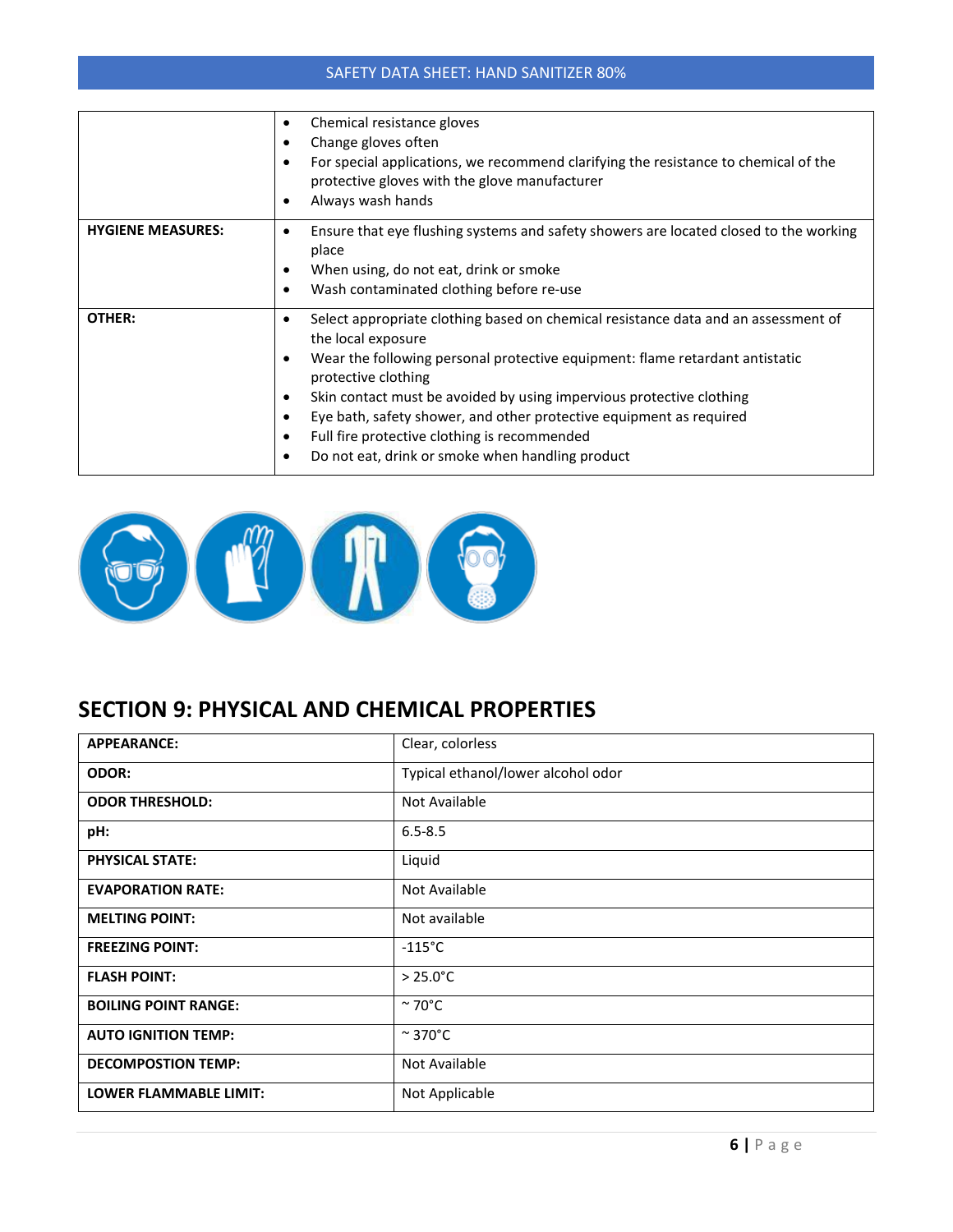| <b>UPPER FLAMMABLE LIMIT:</b>           | Not Applicable                  |  |
|-----------------------------------------|---------------------------------|--|
| <b>VAPOR PRESSURE:</b>                  | Not Available                   |  |
| <b>VAPOR DENSITY:</b>                   | Not Available                   |  |
| <b>RELATIVE DENSITY:</b>                | $0.8750$ g/cm3                  |  |
| <b>SPECIFIC GRAVITY:</b>                | $0.8 - 1.0$ @ $20^{\circ}$ C    |  |
| <b>SOLUABLITY:</b>                      | Complete                        |  |
| SOLUABILTY IN OIL-COEFFICIENT OF WATER: | Separates from Oil              |  |
| PARTITION COEFFICIENT: N-OCTANOL/WATER  | $^{\circ}$ 0.032                |  |
| <b>VISCOSITY:</b>                       | $\approx$ 7,000cp-15,000cp@20°C |  |
| % VOLATILE BY VOLUME:                   | Not Available                   |  |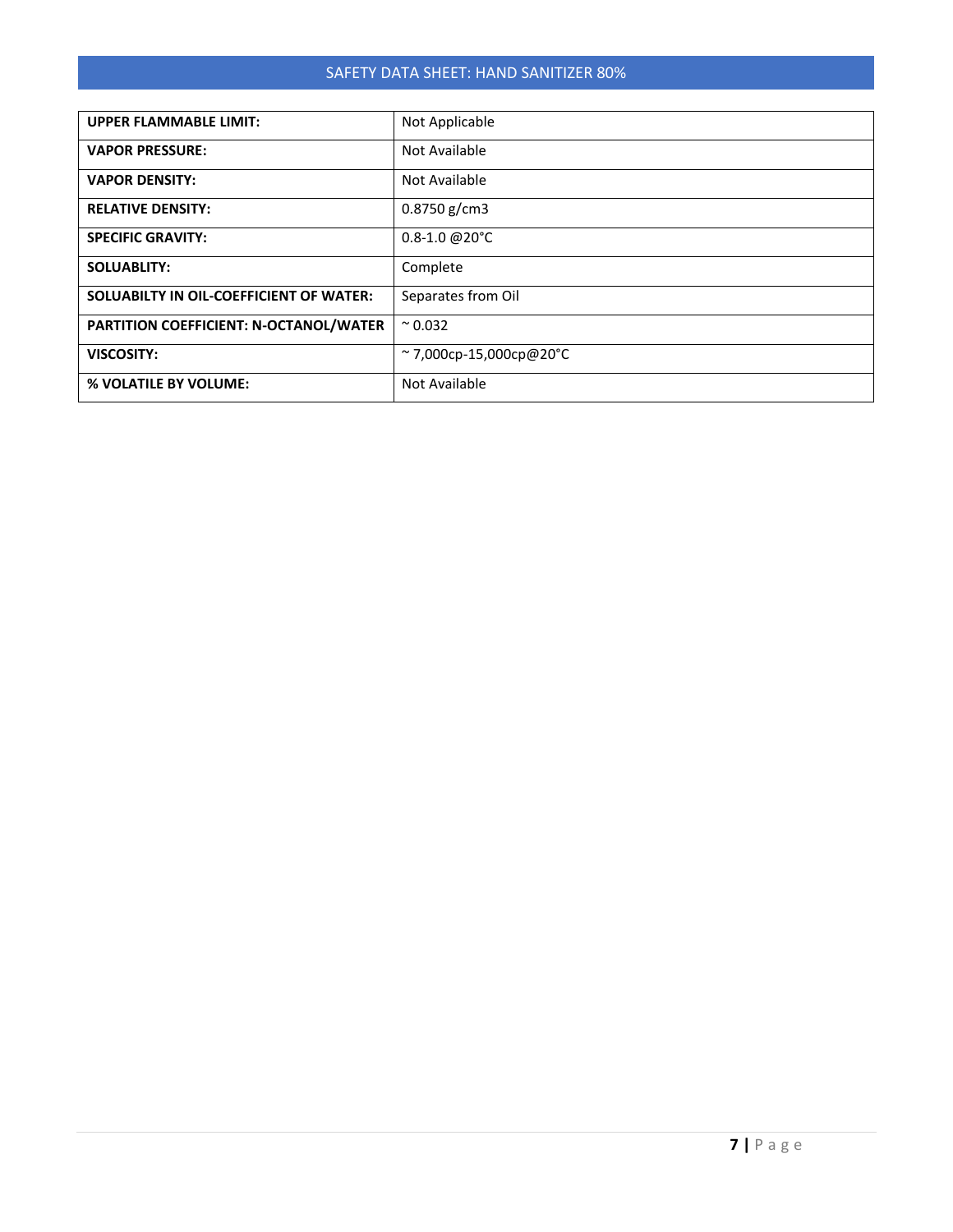## **SECTION 10: STABILITY & REACTIVITY**

| <b>CHEMICAL STABILITY/REACTIVITY:</b>      | Stable and non-reactive at standard temperature and pressure                    |
|--------------------------------------------|---------------------------------------------------------------------------------|
| <b>CONDITIONS TO AVOID:</b>                | Open flames, sparks, heat sources and hot surfaces                              |
| <b>POSSIBILITY OF HAZARDOUS REACTIONS:</b> | Oxidizers                                                                       |
| <b>HAZARDOUS COMBUSTION:</b>               | Hazardous decomposition products formed under fire conditions. Carbon<br>oxides |
| <b>HAZARDOUS POLYMERIZATION:</b>           | Will occur.                                                                     |

## **SECTION 11: TOXICOLOGICAL INFORMATION**

| <b>INGESTION:</b>                                               | May cause dizziness, faintness, drowsiness, decreased sensitivity,<br>$\bullet$<br>decrease awareness, abdominal discomfort, vomiting, nausea, lack of<br>coordination<br>May cause digestive tract burns<br>$\bullet$                                |  |
|-----------------------------------------------------------------|-------------------------------------------------------------------------------------------------------------------------------------------------------------------------------------------------------------------------------------------------------|--|
| <b>SKIN ABSORPTION:</b>                                         | Can cause skin burns<br>$\bullet$<br>Harmful amounts of material may be absorbed across abraded skin<br>$\bullet$<br>through prolonged contact                                                                                                        |  |
| <b>INHALATION:</b>                                              | At concentrations which cause irritations, dizziness, faintness,<br>$\bullet$<br>drowsiness, nausea, and vomiting may occur                                                                                                                           |  |
| <b>SKIN CONTACT:</b>                                            | Serious eye damage<br>$\bullet$<br>Repeated or prolonged exposure may lead to dermatitis, scaling or<br>$\bullet$<br>erythema                                                                                                                         |  |
| <b>EYE CONTACT:</b>                                             | Severe eye irritant<br>$\bullet$<br>Vapors can irritate eyes<br>$\bullet$<br>Eye damage from contact with liquid is reversible with proper treatment<br>$\bullet$<br>Damage to eyes are mild to moderate conjunctivitis, seen as redness<br>$\bullet$ |  |
| <b>EFFECTS OF LONG-TERM EXPOSURE:</b>                           | Prolonged exposure to skin may result in burning skin and corrosive skin<br>$\bullet$<br>damage. Can cause serious eye damage.                                                                                                                        |  |
| <b>MEDICAL CONDITIONS AGGRAVATED BY</b><br><b>OVEREXPOSURE:</b> | May cause eye blindness over repeated exposure<br>$\bullet$                                                                                                                                                                                           |  |
| OTHER REPRODUCTIVE TOXICITY OF<br><b>ETHANOL:</b>               | Has been identified in studies as a development toxicant when<br>$\bullet$<br>consumed as a beverage during pregnancy                                                                                                                                 |  |
| OTHER:                                                          | It has no confirmed teratogenic, mutagenic, or reproductive effects in<br>$\bullet$<br>humans<br>No data available to designate product as an aspiration hazard or cause<br>$\bullet$<br>specific organ toxicity through repeated exposure            |  |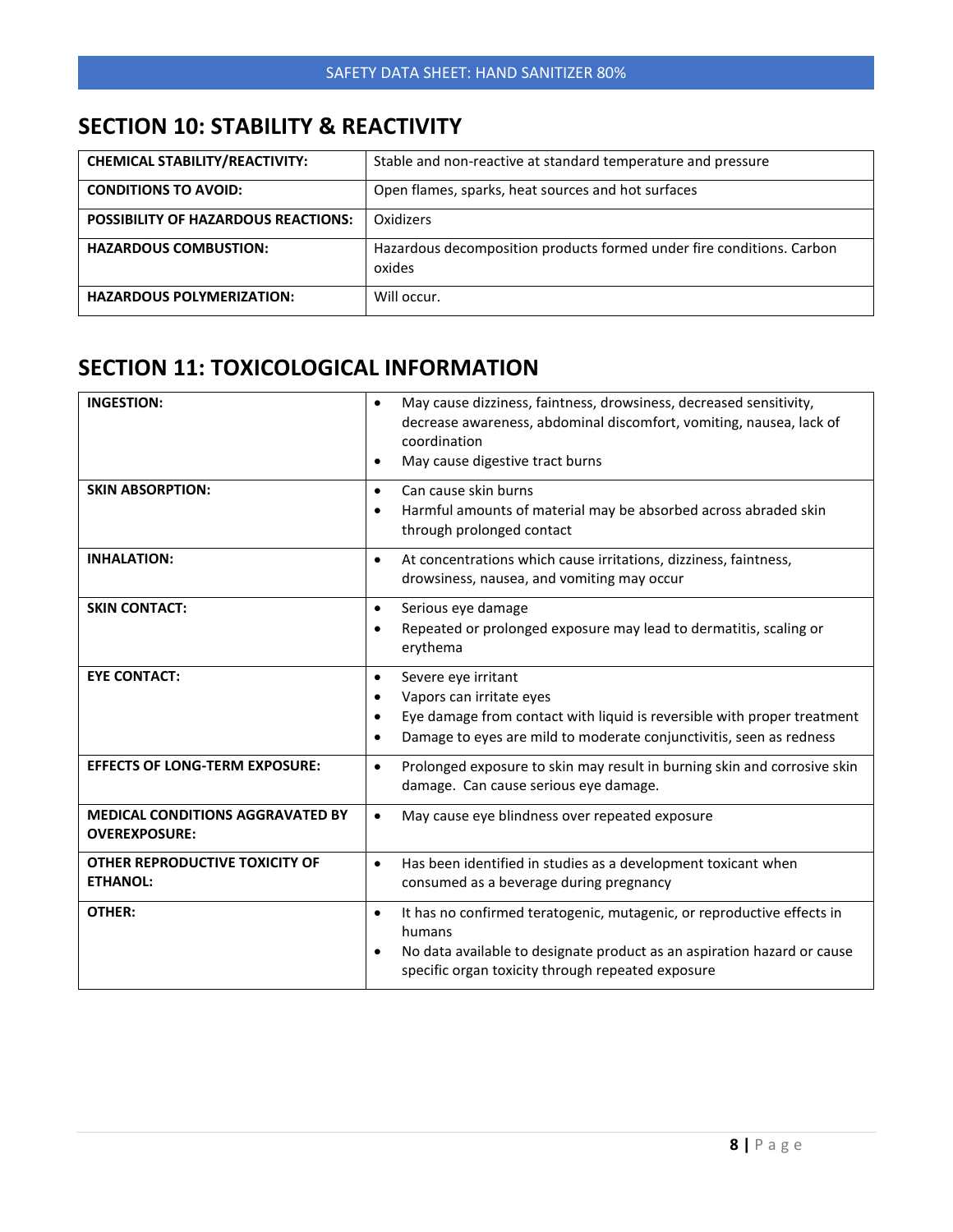## **SECTION 12: ECOLOGICAL INFORMATION**

#### **Ethanol (CAS 64-17-5)**

| <b>ACUTE FISH TOXICITY:</b>       | LC50/96hr (Fathead minnow): >1000mg/l  |
|-----------------------------------|----------------------------------------|
| <b>ACUTE ALGAE TOXICITY:</b>      | EC50/72hr Fresh water algae : >275mg/l |
| <b>ACUTE BACTERIA TOXICITY:</b>   | EC50/.25hr phtobacterium 32.1mg/l      |
| PERSISTENCE & BIOGRADABILITY:     | Biodegradation is expected             |
| <b>BIOACCUMULATIVE POTENTIAL:</b> | Bioaccumulation is unlikely            |
| <b>OTHER ADVERSE EFFECTS:</b>     | Not Available                          |

#### **Glycerol (56-81-5)**

| <b>ACUTE FISH TOXICITY:</b>              | This product is safe of the environment at the concentrations predicted<br>under normal use conditions. |
|------------------------------------------|---------------------------------------------------------------------------------------------------------|
| <b>PERSISTENCE &amp; BIOGRADABILITY:</b> | No data available                                                                                       |
| <b>BIOACCUMULATIVE POTENTIAL:</b>        | Bioaccumulation is unlikely                                                                             |
| <b>OTHER ADVERSE EFFECTS:</b>            | No data available                                                                                       |

#### **Citric Acid (77-92-9)**

| <b>ACUTE FISH TOXICITY:</b>       | This product is safe of the environment at the concentrations predicted<br>under normal use conditions. |
|-----------------------------------|---------------------------------------------------------------------------------------------------------|
| PERSISTENCE & BIOGRADABILITY:     | No data available                                                                                       |
| <b>BIOACCUMULATIVE POTENTIAL:</b> | No Bioaccumulation                                                                                      |
| <b>OTHER ADVERSE EFFECTS:</b>     | No Data Available                                                                                       |

#### **Hydrogen Peroxide (7722-84-1)**

| <b>ACUTE TOXICITY:</b>                   | This product is safe of the environment at the concentrations predicted<br>under normal use conditions. |
|------------------------------------------|---------------------------------------------------------------------------------------------------------|
| <b>PERSISTENCE &amp; BIOGRADABILITY:</b> | No data available                                                                                       |
| <b>BIOACCUMULATIVE POTENTIAL:</b>        | No Bioaccumulation                                                                                      |
| <b>OTHER ADVERSE EFFECTS:</b>            | No Data Available                                                                                       |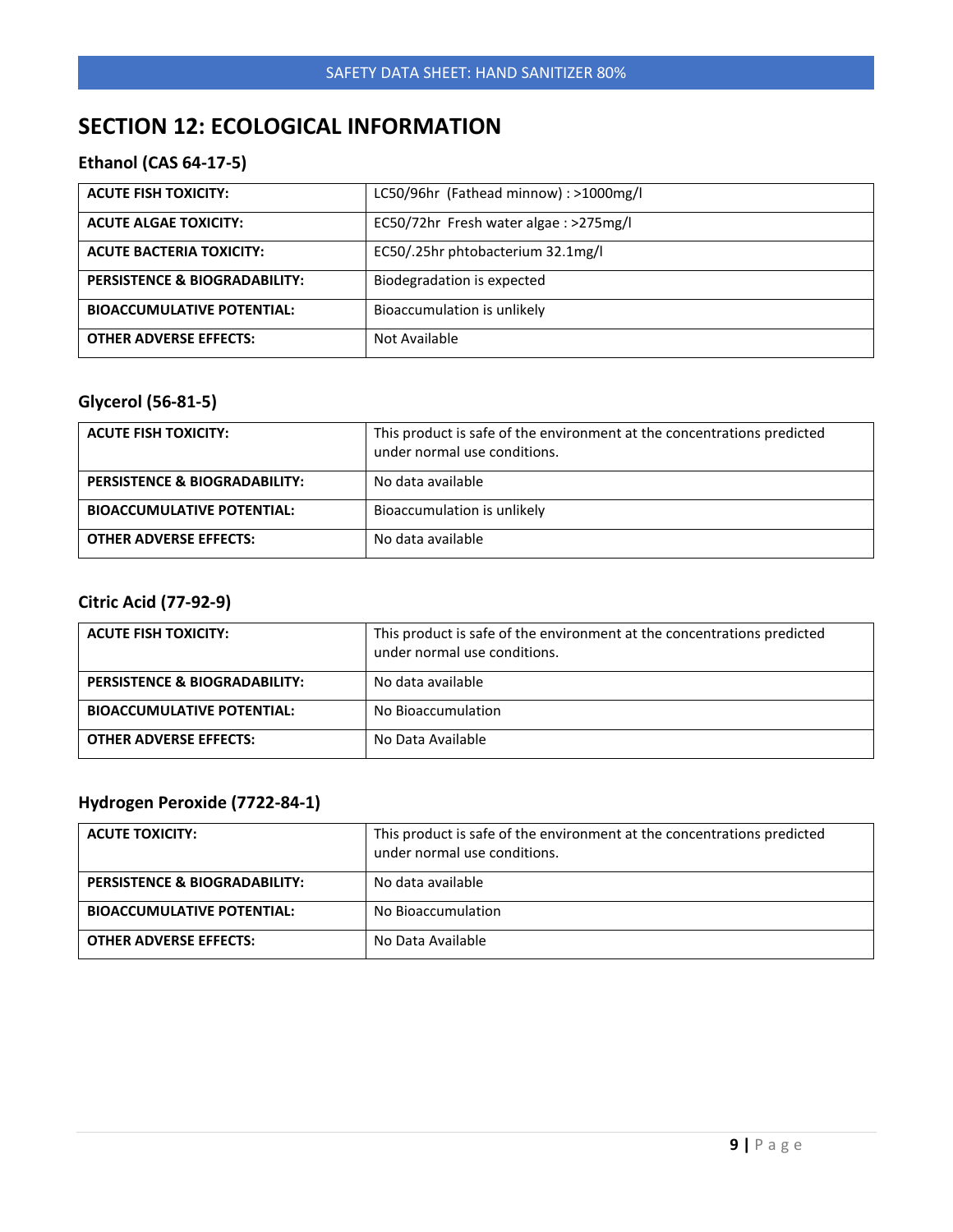#### **Denatonium Benzoate Ecotoxicity (CAS 3734-33-6)**

| <b>ACUTE FISH TOXICITY:</b>              | LC50/96 hour Rainbow trout >1,000 mg/l |  |
|------------------------------------------|----------------------------------------|--|
| <b>PERSISTENCE &amp; BIOGRADABILITY:</b> | No data available                      |  |
| <b>BIOACCUMULATIVE POTENTIAL:</b>        | Bioaccumulation is unlikely            |  |
| <b>OTHER ADVERS EFFECTS:</b>             | No data available                      |  |

#### **Tertiary Butyl Alcohol Ecotoxicity (CAS 75-65-0)**

| <b>ACUTE FISH TOXICITY:</b>              | LC50/96 hour Pimephales promelas (fathead minnow) 6,140 mg/l                |
|------------------------------------------|-----------------------------------------------------------------------------|
| <b>TOXCITY TO AQUATIC PLANTS:</b>        | Growth inhibition/96 hour Chlorella vulgaris (Fresh water algae) 1,000 mg/l |
| <b>PERSISTENCE &amp; BIOGRADABILITY:</b> | Zahn-wellness Test Results: > 99.9% Readily biodegradable                   |
| <b>BIOACCUMULATIVE POTENTIAL:</b>        | No Bioaccumulation                                                          |
| <b>OTHER ADVERS EFFECTS:</b>             | No Data Available                                                           |

## **SECTION 13: DISPOSAL CONSIDERATIONS**

| SPILL:                 | Contain spilled materials<br>٠<br>Provide adequate ventilation<br>٠<br>Remove all sources of heat or flames or ignition<br>٠<br>Always wear protective gear<br>٠<br>Spill should be collected in suitable containers for absorbed on a suitable absorbent material<br>٠                                                                           |
|------------------------|---------------------------------------------------------------------------------------------------------------------------------------------------------------------------------------------------------------------------------------------------------------------------------------------------------------------------------------------------|
| <b>WASTE DISPOSAL:</b> | Collect and reclaim or dispose in sealed containers<br>$\bullet$<br>Dispose of waste material in accordance with local, state, and federal regulations<br>٠<br>Dispose in designated land fill site in accordance with local, state, and federal regulations<br>٠<br>Waste material should be disposed of in an approved incinerator<br>$\bullet$ |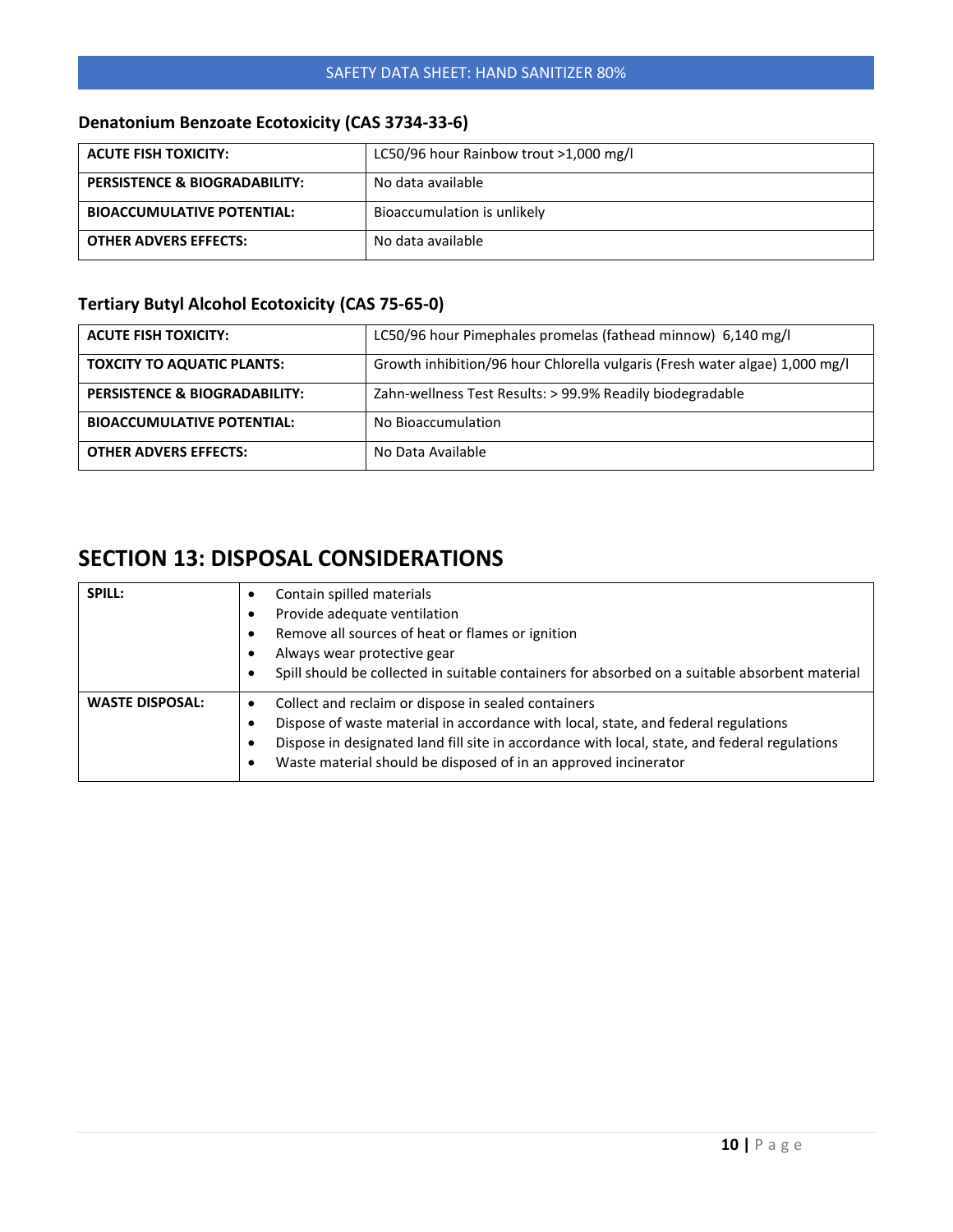## **SECTION 14: TRANSPORT INFORMATION**

#### **In Accordance with DOT**

| <b>PROPER SHIPPING NAME:</b>  | <b>Ethanol Solutions</b>          |
|-------------------------------|-----------------------------------|
| <b>HAZARD CLASS:</b>          | 3                                 |
| <b>IDENTIFICATION NUMBER:</b> | UN1170                            |
| <b>LABEL CODES:</b>           | 3                                 |
| <b>PACKING GROUP:</b>         | Ш                                 |
| <b>ERG NUMBER:</b>            | Not classified as dangerous goods |

#### **In Accordance with IMDG**

| <b>PROPER SHIPPING NAME:</b>  | <b>Ethanol Solutions</b>          |
|-------------------------------|-----------------------------------|
| <b>HAZARD CLASS:</b>          |                                   |
| <b>IDENTIFICATION NUMBER:</b> | UN1170                            |
| <b>LABEL CODES:</b>           |                                   |
| <b>PACKING GROUP:</b>         | Not classified as dangerous goods |

#### **In Accordance with IATA**

| <b>PROPER SHIPPING NAME:</b>  | <b>Ethanol Solutions</b>          |
|-------------------------------|-----------------------------------|
| <b>HAZARD CLASS:</b>          | 3                                 |
| <b>IDENTIFICATION NUMBER:</b> | UN1170                            |
| <b>LABEL CODES:</b>           | 3                                 |
| <b>PACKING GROUP:</b>         | Ш                                 |
| <b>ERG CODE (IATA):</b>       | Not classified as dangerous goods |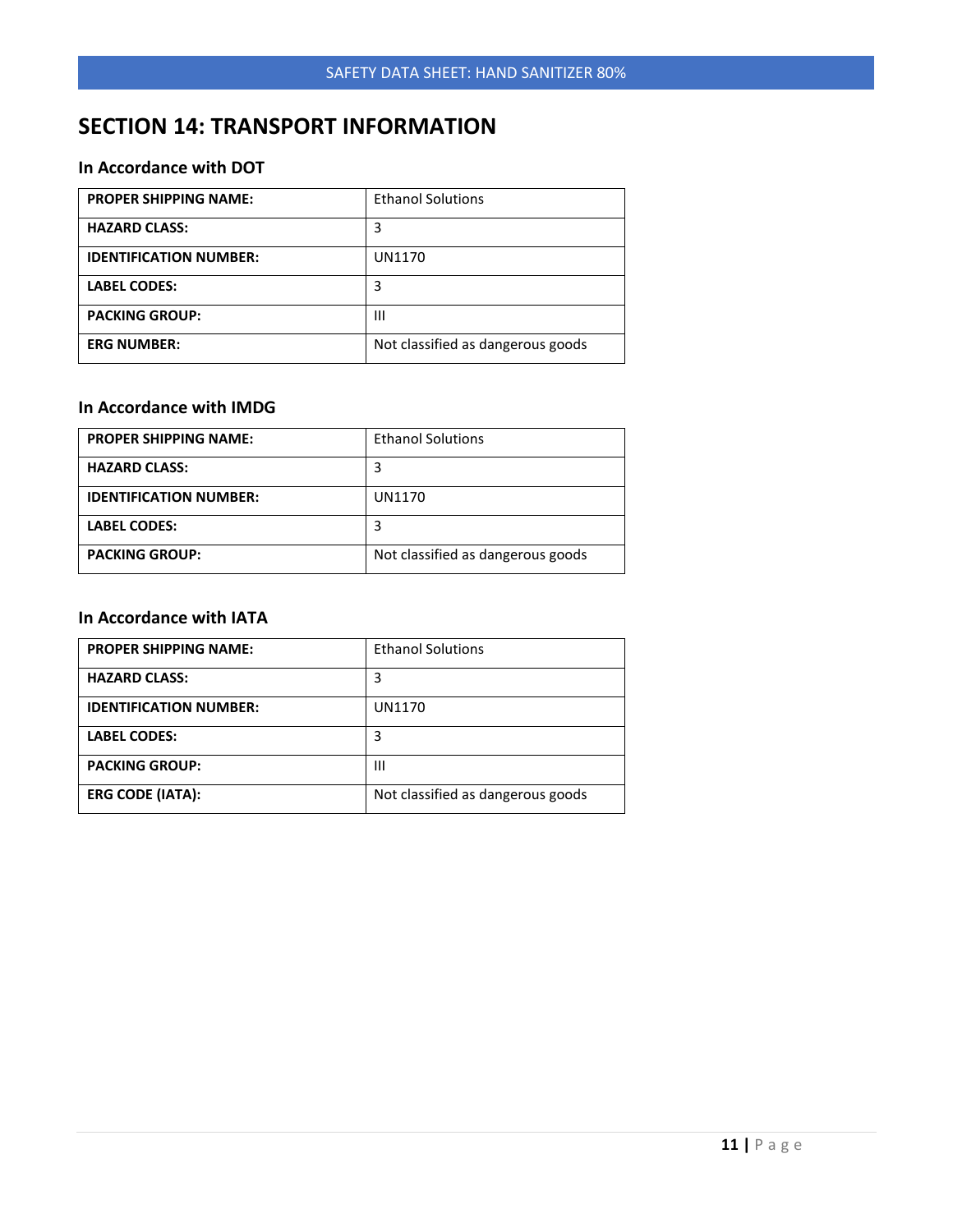## **SECTION 15: REGULATORY INFORMATION**

#### **US Federal Regulations**

#### **Hand Sanitizer 80%**

**This product is not considered a hazardous material as defined by the OSHA Hazard Communication Standard, 29 CFR 1910.1200**

| <b>SARA SECTION 304 EMERGENCY RELEASE</b>                                      | Not Regulated                                                                                                                                                                                          |
|--------------------------------------------------------------------------------|--------------------------------------------------------------------------------------------------------------------------------------------------------------------------------------------------------|
| <b>NOTIFICATION:</b>                                                           | $\bullet$                                                                                                                                                                                              |
| <b>SARA SECTION 302 EXTREMELY HAZARDOUS</b>                                    | Not Listed                                                                                                                                                                                             |
| <b>SUBSTANCE</b>                                                               | $\bullet$                                                                                                                                                                                              |
| <b>SARA SECTION 311/312 HAZARDOUS</b>                                          | <b>Fire Hazard</b><br>$\bullet$                                                                                                                                                                        |
| <b>SARA SECTION 313 (TRI REPORTING)</b>                                        | Not Regulated<br>$\bullet$                                                                                                                                                                             |
| TSCA SECTION 12(B) EXPORT NOTIFICATION:                                        | <b>Not Listed</b><br>$\bullet$                                                                                                                                                                         |
| CERCLA HAZARDOUS SUBSTANCES LIST (40 CFR 707,                                  | Not Regulated                                                                                                                                                                                          |
| SUBPT.D)                                                                       | $\bullet$                                                                                                                                                                                              |
| OSHA SPECIFICALLY REGULATED SUBSTANCES (29                                     | <b>Not Listed</b>                                                                                                                                                                                      |
| CFR 1910,1001-1050)                                                            | $\bullet$                                                                                                                                                                                              |
| <b>SUPERFUND AMENDMENTS &amp; REAUTHORIZATION</b><br><b>ACT OF 1986 (SARA)</b> | Hazard categories - not immediately hazardous<br>$\bullet$<br>Delayed Hazard - no<br>$\bullet$<br>Fire Hazard - yes<br>$\bullet$<br>Pressure Hazzard - no<br>Ċ<br>Reactivity Hazard - yes<br>$\bullet$ |
| CLEAN AIR ACT (CAA) SECTION 112 HAZARDOUS AIR                                  | Not Listed                                                                                                                                                                                             |
| <b>POLLUTANTS (HAPS)</b>                                                       | $\bullet$                                                                                                                                                                                              |
| CLEAN AIR ACT (CAA) SECTION 112(R) ACCIDENTAL                                  | Not Regulated                                                                                                                                                                                          |
| <b>RELEASE PREVENTION (40 CFR 68.130)</b>                                      | $\bullet$                                                                                                                                                                                              |
| SAFE DRINKING WATER ACT (SDWA)                                                 | Not Regulated<br>$\bullet$                                                                                                                                                                             |

#### **US State Regulations**

#### **Hand Sanitizer 80%**

| <b>CALIFORNIA: PROP 65 - CARCINOGENS:</b>     | WARNING: This product contains chemicals known to the state of<br>California to cause cancer.        |
|-----------------------------------------------|------------------------------------------------------------------------------------------------------|
| CALIFORNIA: PROP 65 - DEVELOPMENTAL TOXICITY: | WARNING: This product contains chemicals known to the state of<br>California to cause birth defects. |
| <b>MASSACHUSETTS:</b>                         | Right to Know - Not Regulated                                                                        |
| <b>NEW JERSEY:</b>                            | Right to Know Hazardous Substance List - Not Listed                                                  |
| PENNSLYVANIA:                                 | RTK: Right to Know List - Not Listed                                                                 |
| <b>RHODE ISLAND:</b>                          | RTK: Right to Know List- Not Listed                                                                  |